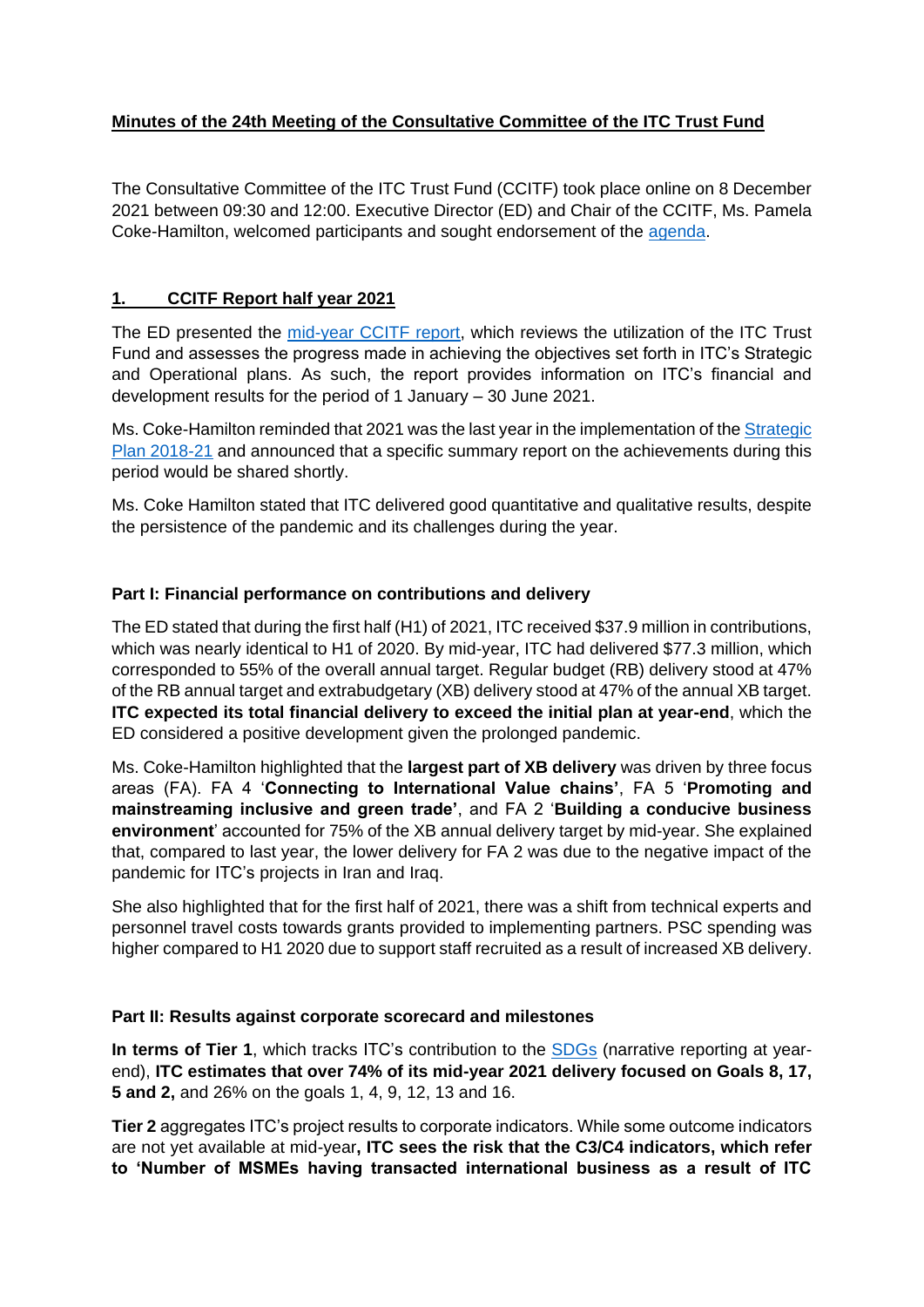**support', and its sub-set of 'female-owned MSMEs' would not be achieved by the end of the year** due to the cancellation of most major international trade fairs.

In terms of corporate outputs, ITC is on track on all its major obligations and expects to catch up in the category 'publications' with more books and technical papers launched in the second half of the year.

The ED stressed that **ITC's unearmarked core funding (W1 and RB) continues to be of critical importance for ITC's development assistance, as it allows ITC to respond flexibly to the evolving challenges of its beneficiaries.** She provided examples how Window 1 projects contributed to corporate results including through ITC's work with Business Support Organizations, the T4SD Hubs, and the SME Competitiveness Outlook 2021.

Many of the **Tier 3** indicators, which capture ITC's internal operational efficiency, will only be reported at year-end. For those that are in the mid-year report, ED indicated that **ITC received an unqualified audit opinion from the Board of Auditors** and that ITC was continuing to close audit recommendations working with China as its new auditor (48% versus 60% planned). She also explained that ITC would continue to work towards diversity in senior positions (currently 47% women versus 50% planned) and that the average time to recruit fixed-term staff was now shorter than targeted.

**In terms of risks, ITC maintained robust controls on internal preventable risks** to minimize any opportunity for a hazard such as fraud or harassment of any kind. In terms of external and strategic risks, the ED identified three key elements that could affect the ability to reach targets for some corporate indicators: 1) the prolonged effect of the pandemic on MSMEs, BSOs and governments; 2) the emergence of crises in some of ITC's programme countries; 3) the risk of a decline in W2 funding.

Out of the strategic milestones set out in the Operational Plan for 2021**, nine milestones were completed, one was postponed to 2022, and 36 of the 46 technical assistance milestones remained in progress**. As an example of a milestone completed, the ED mentioned the T4SD hub in the Caribbean. As examples of technical assistance milestones in progress, she mentioned the expansion of partnerships with five international coffee buyers and 54,700 new course enrolments registered on the SME Trade academy, among others.

The ED explained that the Independent Evaluation Unit had worked on evaluations of ITC's performance in Trade and Market Intelligence, the SheTrades Initiative, and the NTF IV Programme. The unit also selected three projects (South Sudan, Eswatini and Iraq) for a new pilot approach to accompany the inception phases to set up a solid performance monitoring system from the outset which then allows for deeper developmental evaluations at the end.

**The [Annual Evaluation Synthesis Report \(AESR\)](https://www.intracen.org/uploadedFiles/intracenorg/Content/About_ITC/Working_with_ITC/JAG/Redesign/2021%20Annual%20Evaluation%20Synthesis%20Report.pdf)** for 2021 assessed ITC's performance in relation to its Strategic Plan 2018-2021. **It found ITC's projects to be overall well aligned with the organization's Results Framework**. An opportunity for improvement could be more detailed theories of change (ToCs) for projects. The AESR concluded that ITC was a good investment as viewed through the lens of evaluation.

# **2. Statements from CCITF Members and Discussion**

**On behalf of the donor group**, the delegate from the Netherlands, Ms. Tess Van der Zee, thanked ITC for the comprehensive CCITF mid-year report and for the final draft of the Strategic Plan. She congratulated ITC for a successful JAG and welcomed that ITC agreed to share a dedicated summary report on the achievements against the Strategic Plan 2018-21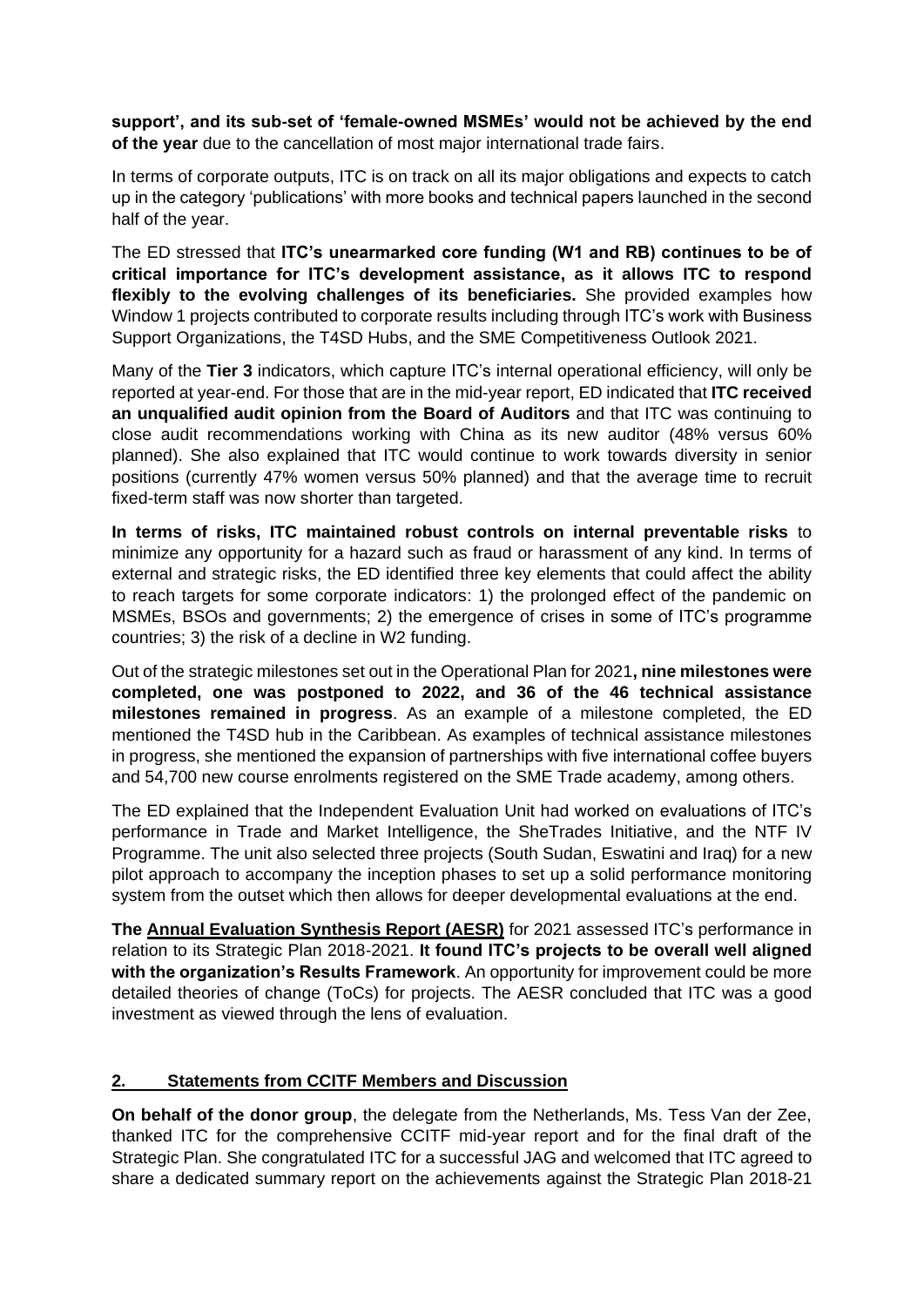in Q1 2022. She voiced the donor group's disappointment over the postponement of the WTO 12th Ministerial Conference due to COVID-19. **Donors were satisfied with the implementation and achievements and praised ITC for its continuous creativity and flexibility to deliver in this difficult context**.

Referring to results shown in the CCITF report, donors congratulated ITC on meeting the **target delivery rate of 46% for LDCs and commended the work on key initiatives such as the Global Trade Helpdesk, the SMECO report, SheTrades, and market intelligence tools.** Donors expressed concern that ITC would not reach its indicator C3 target of international business transactions and asked for additional clarification as to how ITC would adjust to increase delivery. Donors recognized that online trade fairs do not provide the same results as in person buyer-seller meetings and asked whether ITC **would aim for lower results in 2022 or find ways to achieve similar results as through in person activities**.

In terms of key corporate level risks, donors asked **how ITC would handle the increased risk of inability to deliver in unstable project countries (R2) given its increased focus on conflict affected countries** and recent experiences from Myanmar and Afghanistan. Regarding the **increased risk related to a decline in funding of Window 2 projects (R10), the donors' group would like clarification** on whether W2 funding is considered inherently less predictable than W1 funding or whether it is driven by enhanced budgetary pressures arising from the pandemic.

**The ED thanked ITC's funders for their continued support and the relevant questions.** She explained that as the COVID-19 crisis evolves, so do the needs of MSMEs, in particular towards access to markets and to finance. ITC will need to adapt its support and does not intend to lower its targets for 2022. In order to achieve its targets, ITC will continue to adapt the support it provides to MSMEs, for example by preparing them to make the best out of virtual fairs. Support will also be provided to face the key priorities that ITC has identified such as women's economic empowerment, greening the post-Covid recovery, and digital connectivity of MSMEs.

Regarding the identified risk related to W2 funding, the ED elaborated that ITC does not foresee a decline per se but rather acknowledges a more difficult funding environment. She added that most W1 funders have made multiyear commitments making W1 funding more predictable than W2 funding. She reassured that ITC was working on broadening its funding base through its resource mobilization strategy. ITC is seeking to work more closely with other UN agencies, pooled funds and foundations and will work closely with private sector partners to leverage their platforms for wider impact.

On the risk related to ITC's work in conflict affected areas, ITC recognizes and anticipates that its work will continue in these countries. To the extent possible, ITC will mitigate and carefully monitor the risks in order to protect its staff, funders' commitments and their expectations.

Finally, on the C3 indicator of international business transacted, the ED expressed optimism that ITC would reach the planned targets despite the lower half-year numbers.

**On behalf of Germany**, Ms. Dorothee Schwill, Counsellor, thanked ITC for a very good report. She highlighted the close cooperation with ITC, and pointed out that a new multiyear W1 grant agreement as of 2022 is being prepared. She stated that Germany highly valued the work of ITC and looked forward to continuing the excellent collaboration.

**On behalf of Korea**, Mr. Sunghwan Lee, Counsellor, pointed out that Korea saw ITC as a preferred partner organization and announced that Korea had just approved two ITC multiyear W2 agreements. ITC can expect contributions valued at \$3 million per annum as of 2022.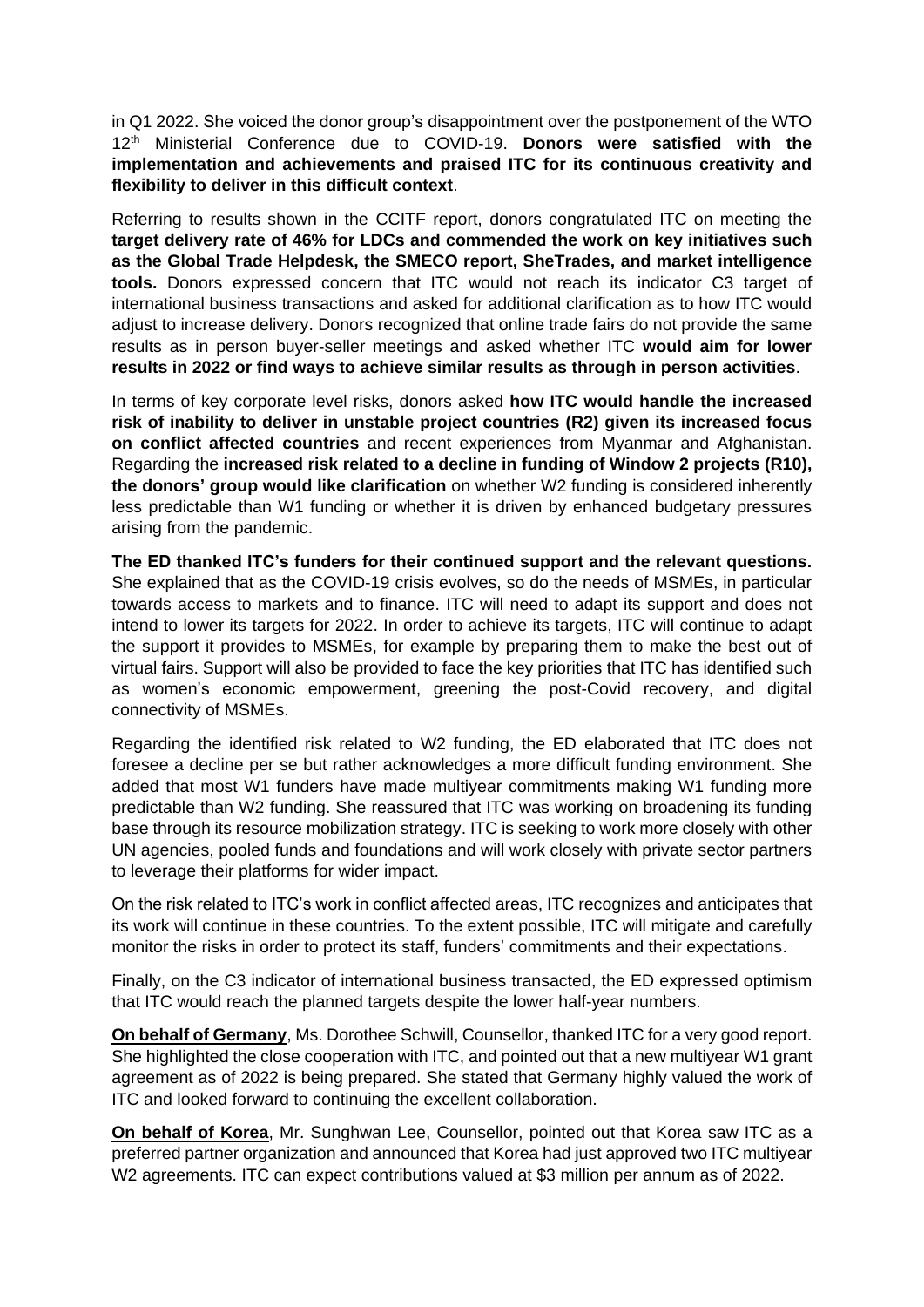**On behalf of the EU**, Mr. Remco Vahl, Minister Counsellor, praised Ms. Coke-Hamilton for her leadership of ITC and for the partnership that ITC reaffirmed with the WTO and UNCTAD. The delegate highlighted the strong collaboration between ITC and the EU on gender and recognized ITC's important work in other areas such as regional integration, climate adaptation, digitalization, and youth.

**On behalf of Nepal,** Mr. Buddhi Upadhyaya, Counsellor, showed his appreciation for a very good mid-year CCITF report and draft Strategic Plan. He took good note of ITC's continuous support in enhancing developing countries, especially LDCs. He agreed that digital trade had emerged as a priority during the pandemic but also that LDCs and LLDCs have not been able to fully participate due to connectivity issues and that support was needed to bridge the gap.

**On behalf of Switzerland,** Ms. Christina Pfenniger, Counsellor, referenced the recent W1 agreement signed between Switzerland and ITC with a commitment of 8mn CHF over the next 4 years through which Switzerland aims to provide ITC with flexibility for its work. She commended ITC for adapting to the pandemic and stressed that ITC's work was now more necessary and critical than ever before.

**On behalf of Norway**, Mr. Jo Hovik, Counsellor, appreciated the work of ITC in particular in the important area of women's economic empowerment and highlighted the partnership between ITC and the Norwegian Refugee Council.

**On behalf of the UK,** Ms Kathleen Divers, Trade for Development Advisor, thanked ITC for a very good mid-year report and stressed that digitalization goes hand in hand with green recovery. She appreciated ITC's inclusion of these key areas as well as women's economic empowerment in its new Strategic Plan and congratulated the ED for ITC's involvement at COP26 in Glasgow.

**The ED thanked the delegates** of Germany, Korea, the EU, Nepal, Switzerland, Norway, and the UK and all funders for their trust, financing, and cooperation with ITC on its key priority areas.

On digitalization and in particular virtual trade fairs, while recognizing the importance of these and the results obtained by the MSMEs, Ms. Coke-Hamilton reiterated that ITC would seek to put better mechanisms in place to accompany the MSMEs.

The ED thanked the delegate of Nepal for the kind words and agreed that the digital divide has been exacerbated by the COVID-19 crisis. She stressed that this issue was identified as a priority in ITC's new Strategic Plan and that ITC remained committed to supporting LDCs.

# **3. Discussion of ITC's final draft for the Strategic Plan 2022-2025**

**Iris Hauswirth, Chief, Strategic Planning, Performance and Governance** presented the final draft of ITC's [Strategic Plan 2022-2025,](https://www.intracen.org/uploadedFiles/intracenorg/Content/About_ITC/Corporate_Documents/Strategic_Plan/Strategic%20plan%202022_2025.pdf) which is organised in five parts. Part 1 presents the strategic context and key trends that influence ITC's work. Part 2 introduces ITC's vision, mission and values, and the framework for MSME competitiveness. Part 3 describes what ITC aims to achieve across **4 core domains and 5 impact areas**. Part 4 outlines how ITC will be managed. Lastly, the annex details the results framework and corporate indicators.

Ms. Hauswirth highlighted the overarching impact objective as ITC's contribution to **prosperity, inclusiveness and sustainability**, the outcome of **MSME trade competitiveness**, and the intermediate outcomes through ITC's four core services areas. Through the identified five impact areas, ITC will sharpen its focus on **inclusion, sustainability, e-commerce, green trade and regional trade**. ITC will concentrate on those beneficiaries in danger of being left behind by ensuring trade supports the economic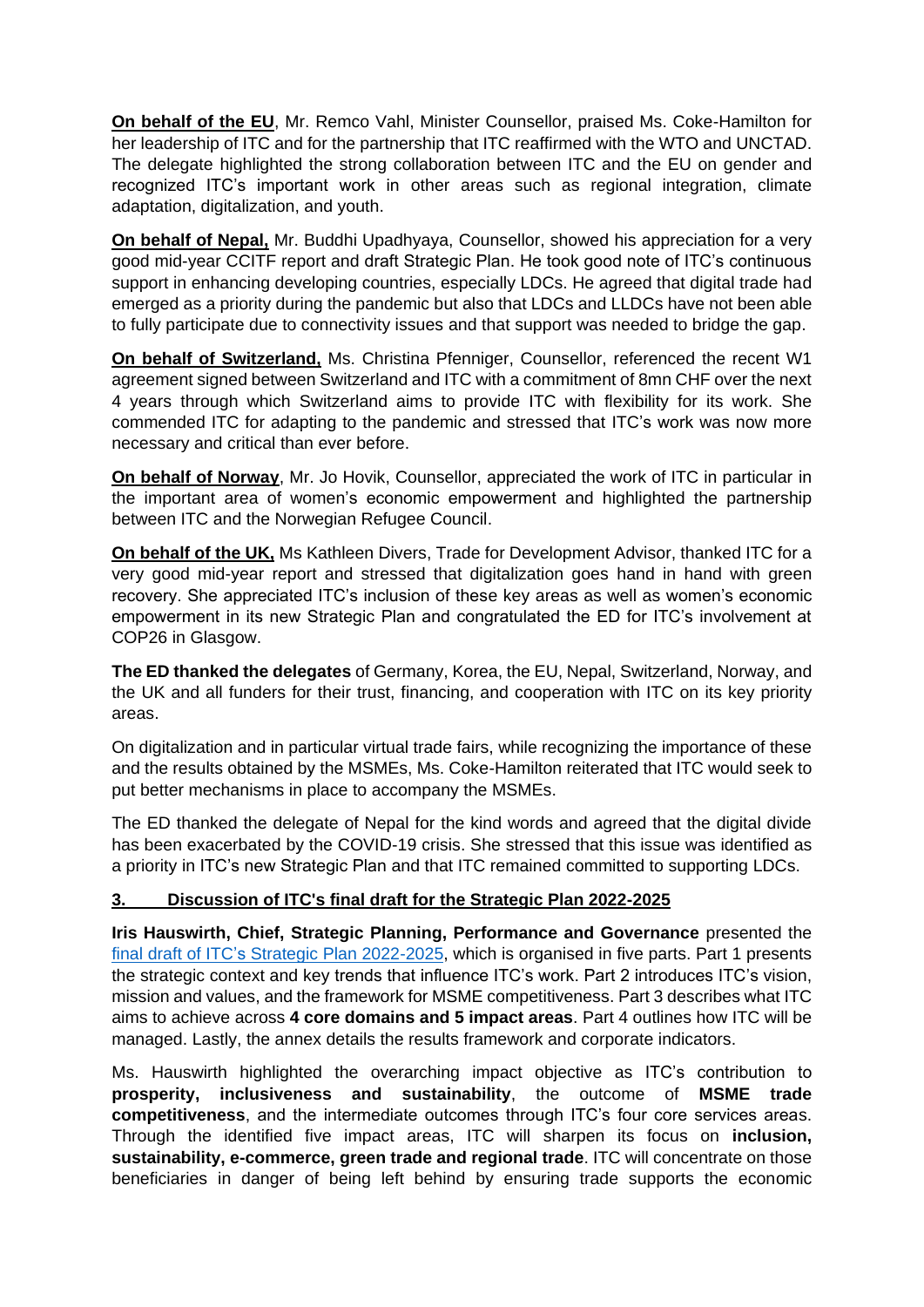empowerment of people in vulnerable situations, especially **women and youth**, in developing countries and economies in transition, **mainly LDCs**.

To remain effective, ITC will address country needs through structured needs assessments, continue to support the goals of its parent organizations, reinforce partnerships with the public and private actors, strengthen its position as the MSME and trade specialised agency and enhance its organizational performance while updating its resource mobilization strategy.

**On behalf of the donor group**, Ms. Tess Van der Zee, thanked ITC for the clear draft of its Strategic Plan 2022-2025. She commended ITC especially for incorporating the group's comments and for elaborating on ITC's collaboration with WTO, UNCTAD and other organizations. She stated that donors saw an **increased risk of inability to deliver on commitments in unstable project countries and saw concerns on the utilisation of resources in countries with regimes linked to human rights abuses**. Donors would like to understand what additional measures ITC will put in place to minimize these risks. Donors would also like to better understand **ITC's future collaboration with the WTO in the areas of trade and gender and the implementation of the MSME package**.

In closing, the delegate from the Netherlands thanked ITC for the excellent collaboration and indicated that Mr. Sunghwan Lee, the delegate from Korea, would take over the role as CCITF donor coordinator.

**The delegate from Korea**, Mr. Sunghwan Lee, thanked the delegate from the Netherlands and welcomed his role as donor coordinator. He stressed the fact that the WTO MSME package should be highlighted in ITC's new Strategic Plan.

**The delegate from Switzerland**, Ms. Christina Pfenniger, welcomed ITC's inclusion of green recovery in its SME Competitiveness Outlook 2021 and its new Strategic Plan. Switzerland values particularly ITC's work through the GreenToCompete strategy and in the textiles sector. She stressed the importance of circular economy and resource efficiency considerations and encouraged ITC to play an active role in this area to shape the green recovery.

**The delegate from Germany**, Ms Dorothee Schwill, agreed with the main key areas chosen by ITC in its new Strategic Plan and raised the question how ITC would use its diagnostic tools in a more systematic way in the future.

**The delegate from the USA**, Ms. Zoe Sophos, Attachée, announced that the US would join the WTO joint declaration on gender in the near future and expressed her appreciation for the work of the ITC.

**The ED thanked the delegates for their valuable remarks. On the WTO MSME package**, she explained that ITC supports and promotes on its own website the WTO trade for MSME platform. While reassuring the CCITF members that there is no duplication of work between WTO and ITC, she encouraged them to be advocates for more collaboration with ITC.

**On the SMECO Report on Green Competitiveness**, the ED welcomed the input of Switzerland. She underlined that circular economy was a personal priority for her and was a central part of ITC's GreenToCompete Strategy.

**Regarding conflict affected areas**, she stated that ITC's risk framework assessed the risks at project level and provided solutions, including the set-up of a crisis management group to monitor the evolving situation in Myanmar and Afghanistan. ITC works in line with UNDSS recommendations and in close cooperation with UN officials on the ground.